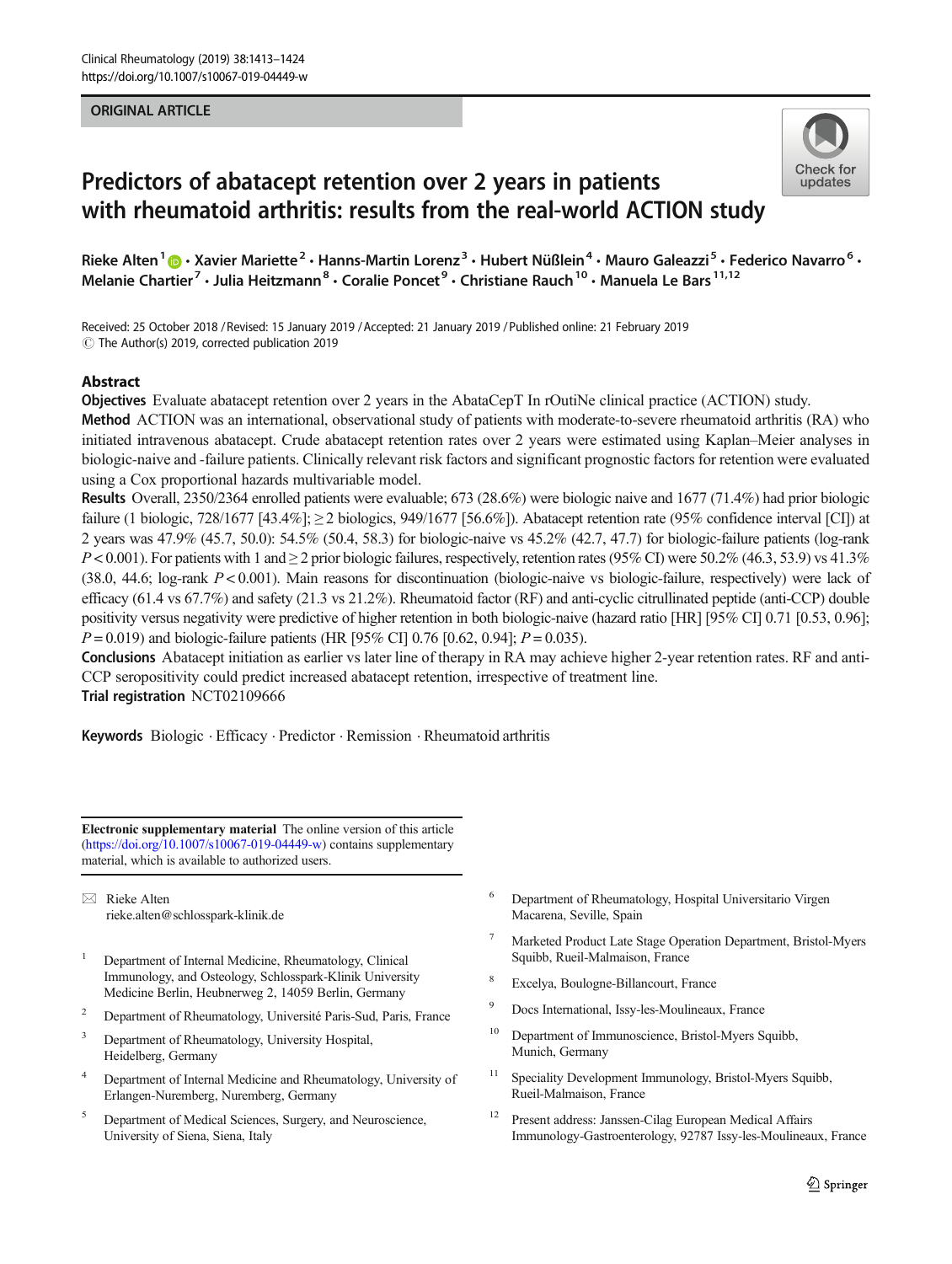## Introduction

Management of patients with rheumatoid arthritis (RA) has evolved in recent years to include more personalized, strategic use of the range of therapeutic agents now available [[1,](#page-10-0) [2\]](#page-10-0). Recommendations have been developed with the aim of optimizing clinical outcomes in every patient with RA through a treat-to-target approach to achieve sustained disease remission or low disease activity (LDA) [[2](#page-10-0)]. In the presence of poor prognostic factors, treatment progression from a conventional synthetic (cs) disease-modifying anti-rheumatic drug (DMARD) to the inclusion of a biologic (b) DMARD such as abatacept can have unpredictable benefit [\[3](#page-10-0)].

Randomized controlled trials have provided evidence of the efficacy, safety and tolerability of abatacept in adults with moderate-to-severe RA [\[4](#page-10-0)–[6\]](#page-10-0). However, a high proportion of patients with RA are unlikely to meet the stringent criteria required for participation in trials of biologics and study participants may not fully represent a clinical population [\[7](#page-10-0)]. Real-world data can provide valuable insights into the longterm use of biologics and the patient characteristics associated with the diverse responses observed in clinical settings  $[8, 9]$  $[8, 9]$  $[8, 9]$  $[8, 9]$ . The determination of predictors of treatment retention and differential response will assist the development of the most appropriate, individualized treatment and has the potential to reduce unnecessary adjustments in therapy.

Abatacept is approved for the treatment of adults with moderate-to-severe RA [\[10,](#page-10-0) [11](#page-10-0)] and, uniquely, exerts a therapeutic effect through interaction with immune cells involved in the pathophysiology of RA by selective modulation of the C28:CD80/CD86 co-stimulation signal that is necessary for full T cell activation [\[12\]](#page-10-0). AbataCepT In rOutiNe clinical practice (ACTION; [ClinicalTrials.gov](http://clinicaltrials.gov) identifier: NCT02109666) was a 2-year study to provide prospective, real-world data on abatacept retention, efficacy, and safety in patients with RA. The primary objective was to evaluate the retention of abatacept prescribed to adults with RA in a routine clinical setting. Secondary objectives included the identification of predictors of abatacept retention. Here we report the final 2 year results for all patients enrolled in ACTION.

## Patients and methods

#### Study design

ACTION was a 2-year, non-interventional, international, multicentre cohort study in patients with RA initiating intravenous (IV) abatacept in clinical practice. The study design has been reported previously [[13\]](#page-10-0). Patients were enrolled across Europe (Austria, Belgium, Czech Republic, Denmark, France, Germany, Greece, Italy, Netherlands, Spain, and Switzerland) and Canada. All participating countries were required to have regulatory approval and a reimbursement policy for abatacept to ensure availability of the drug to all eligible patients.

Rheumatologists were randomly selected for a wellbalanced geographic distribution and were representative of specialists caring for patients with RA in each participating country. No product was provided to the physicians or patients by the study sponsor, and the observational design of the study did not interfere with usual clinical practice.

The final 2-year results for all patients enrolled in ACTION between May 2008 and December 2013 are reported here.

#### Study population

Patients eligible for inclusion were adults (aged  $\geq$  18 years) with moderate-to-severe RA, as defined by the American College of Rheumatology revised criteria 1987 [[14\]](#page-10-0), who initiated IV abatacept under the guidance of their physician and in accordance with the Summary of Product Characteristics in Europe [\[10\]](#page-10-0) or the Product Monograph in Canada [\[11](#page-10-0)]. Patients were enrolled in ACTION either prospectively on initiation of abatacept or retrospectively within 3 months of initiation where authorized by the local ethics committee. Patients were recruited over three time periods that reflected the regulatory approval of abatacept in the participating countries [\[2](#page-10-0)]: May 2008–December 2010 (patients who were biologic naive or had prior  $\geq 1$  biologic failure; cohort A); September 2010–December 2013 (biologic-naive patients only; cohort B); and October 2011–December 2013 (patients with  $\geq 1$  prior biologic failure only; cohort C). Patients already participating in a clinical trial were excluded from ACTION.

Patients were followed up approximately every 3 months for 30 months in accordance with routine clinical practice or, if abatacept was discontinued before the end of the study, for up to 6 months after discontinuation. The ACTION study database was locked on 22 July 2016.

The study protocol and patient enrolment materials were approved by local ethics committees and regulatory agencies in each participating country (first approval received on 31 January 2008, Munich, Germany). The study was conducted in accordance with the Declaration of Helsinki [[15\]](#page-10-0), the International Conference on Harmonization Good Clinical Practice Guidelines [[16\]](#page-10-0), and the Good Epidemiological Practice Guidelines [\[17\]](#page-10-0). All enrolled patients provided informed consent in accordance with local laws.

#### Study outcomes

The primary endpoint was crude abatacept retention rate over 2 years. Retention was defined as consecutive time on treatment. Biologic-failure patients were those in whom a previous biologic was ineffective or had caused safety or tolerability concerns, patients in clinical remission or in whom there was a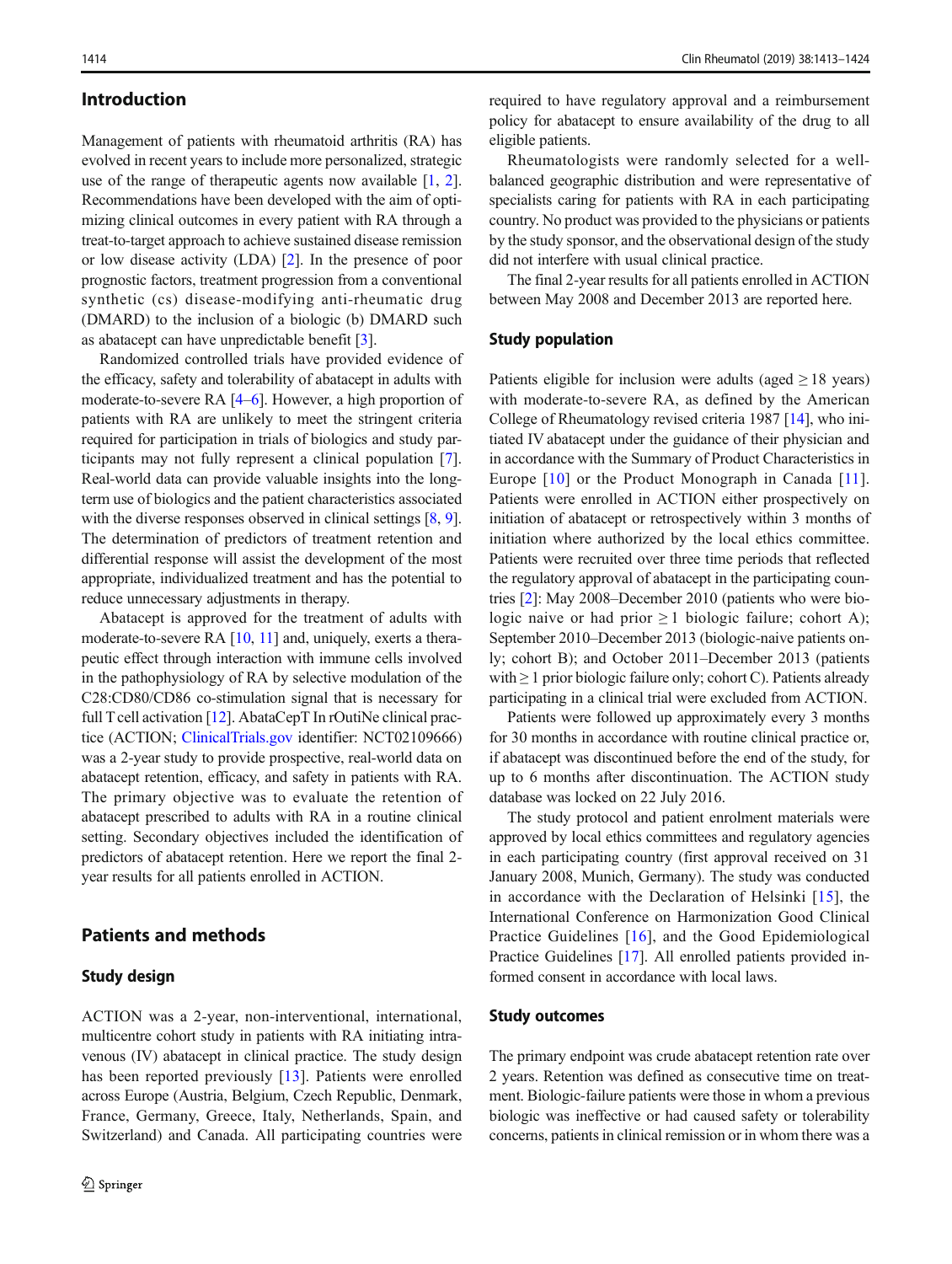major improvement of symptoms following a previous biologic, or patients who had discontinued a previous biologic for any reason [[18\]](#page-10-0). The first date of abatacept discontinuation and the reasons for discontinuation were recorded by the physician at follow-up, irrespective of whether the patient subsequently switched to subcutaneous (SC) abatacept or resumed treatment with IV abatacept, Exposure to abatacept was defined as the time between the dates of the first and last infusion of abatacept, plus 30 days.

Clinical response to abatacept at 2 years was assessed using European League Against Rheumatism (EULAR) response rates based on the 28-joint Disease Activity Score (DAS28) (erythrocyte sedimentation rate [ESR] or C-reactive protein [CRP]) and classified as good/moderate or no response [[19\]](#page-10-0). Other assessments included clinical remission defined by DAS28 (ESR or CRP; < 2.6), Clinical Disease Activity Index (CDAI;  $\leq$  2.8), Simplified Disease Activity Index  $(SDAI; \leq 3.3)$ , and Boolean criteria [\[20](#page-10-0)].

Potential predictors of abatacept retention, including demographics, disease characteristics, co-morbidities at abatacept initiation, and previous and current treatments at baseline, were assessed in biologic-naive patients and in patients with prior biologic failure. Between-country effects were explored in patients from countries that recruited more than 10 patients, with Germany (highest number of enrolments) as the reference country.

Safety was monitored and evaluated in accordance with local regulations. The drug manufacturer's pharmacovigilance department was notified of any adverse events (AEs) or serious adverse events (SAEs) assessed by the treating physician as related to abatacept or any other Bristol-Myers Squibb drug. An SAE was defined as an AE that was fatal or lifethreatening, required or extended hospitalization, led to persistent or significant disability or incapacity, induced a birth defect, or was considered an important medical event. Deaths from any cause were reported. Safety is presented for the overall population, irrespective of treatment line.

#### Statistical analyses

Baseline characteristics and demographics were reported using descriptive statistics including sample size, mean, median and standard deviation (SD) for continuous variables, and frequency and percentage for categorical variables, and were compared using Fisher's exact tests. Crude abatacept retention rates over 2 years with corresponding 95% confidence intervals (CIs) were estimated using Kaplan–Meier analyses for patients stratified by previous biologic exposure (biologic naive, 1 previous biologic, and  $\geq$  2 previous biologics) and compared by treatment line using a log-rank test.

Clinical outcomes at 2 years were assessed in patients with relevant baseline data collected no later than 8 days after the

first abatacept infusion and were compared by treatment line using Fisher's exact tests.

Clinically relevant known risk factors and predictors of abatacept discontinuation with significance ( $P \le 0.20$ ) in univariable analyses and no collinearity were entered into multivariable Cox proportional hazards regression models (as shown in Supplementary Table S1 [see Online Resource 1]). Factors with a significance of  $P \le 0.10$  after backward selection were retained in the final multivariable models. Results are presented as hazard ratios (HRs) with corresponding 95% CIs and P values. The HRs were statistically significant when the 95% CIs did not cross 1.

#### Results

## **Patients**

Between May 2008 and December 2013, 2364 patients were enrolled in ACTION across Europe and Canada (cohort A, 1137 patients from 9 countries; cohort B, 555 patients from 8 countries; cohort C, 672 patients from 8 countries; Supplementary Fig. S1 [see Online Resource 2]). A total of 2350 patients were evaluable; 673 (28.6%) were biologic naive and 1677 (71.4%) had failed biologic treatment (1 biologic, 728/1677 [43.4% patients]; ≥ 2 biologics, 949/1677 [56.6% patients]) (Fig. [1\)](#page-3-0). One patient erroneously classified as biologic naive for the 1-year analysis of ACTION was reclassified as a biologic-failure patient for this analysis [[18\]](#page-10-0). For biologic-failure patients, 816/1677 (48.7%) had failed 1 tumor necrosis factor inhibitor (TNFi) and 805/1677 (48.0%) had failed  $\geq$  2 TNFis; 56/1677 (3.3%) had failed a non-TNFi biologic only.

Overall, baseline demographics were similar in all patients irrespective of treatment line (Table [1](#page-4-0)); however, in those who were biologic naive vs those with previous biologic failure at abatacept initiation, a higher proportion of patients had mean disease duration of  $\leq$  2 years (35.7 vs 9.0%;  $P < 0.001$ ), mean CRP was lower (1.7 vs 2.1 mg/ dL;  $P = 0.01$ ), and a smaller proportion of patients had radiographic erosions  $(58.2 \text{ vs } 71.5\%; P < 0.001)$ . Hypertension was the most common co-morbidity overall (38.2% and 39.1% of biologic-naive and biologic-failure patients, respectively). At abatacept initiation, over 90% of all patients had received prior methotrexate (Table [1\)](#page-4-0); however, a greater proportion of biologic-failure vs biologicnaive patients had previous exposure to  $>$  3 csDMARDs  $(6.9 \text{ vs } 1.2\%; P < 0.001)$ , initiated abatacept as monotherapy  $(25.5 \text{ vs } 16.6\%; P < 0.001)$ , and initiated abatacept with corticosteroids at a dose of  $> 5$  mg/day (54.9 vs 47.3%;  $P < 0.01$ ). The bDMARDs most commonly used previously by biologic-failure patients were etanercept and adalimumab (60.2% and 57.7% patients, respectively; Table [1](#page-4-0)).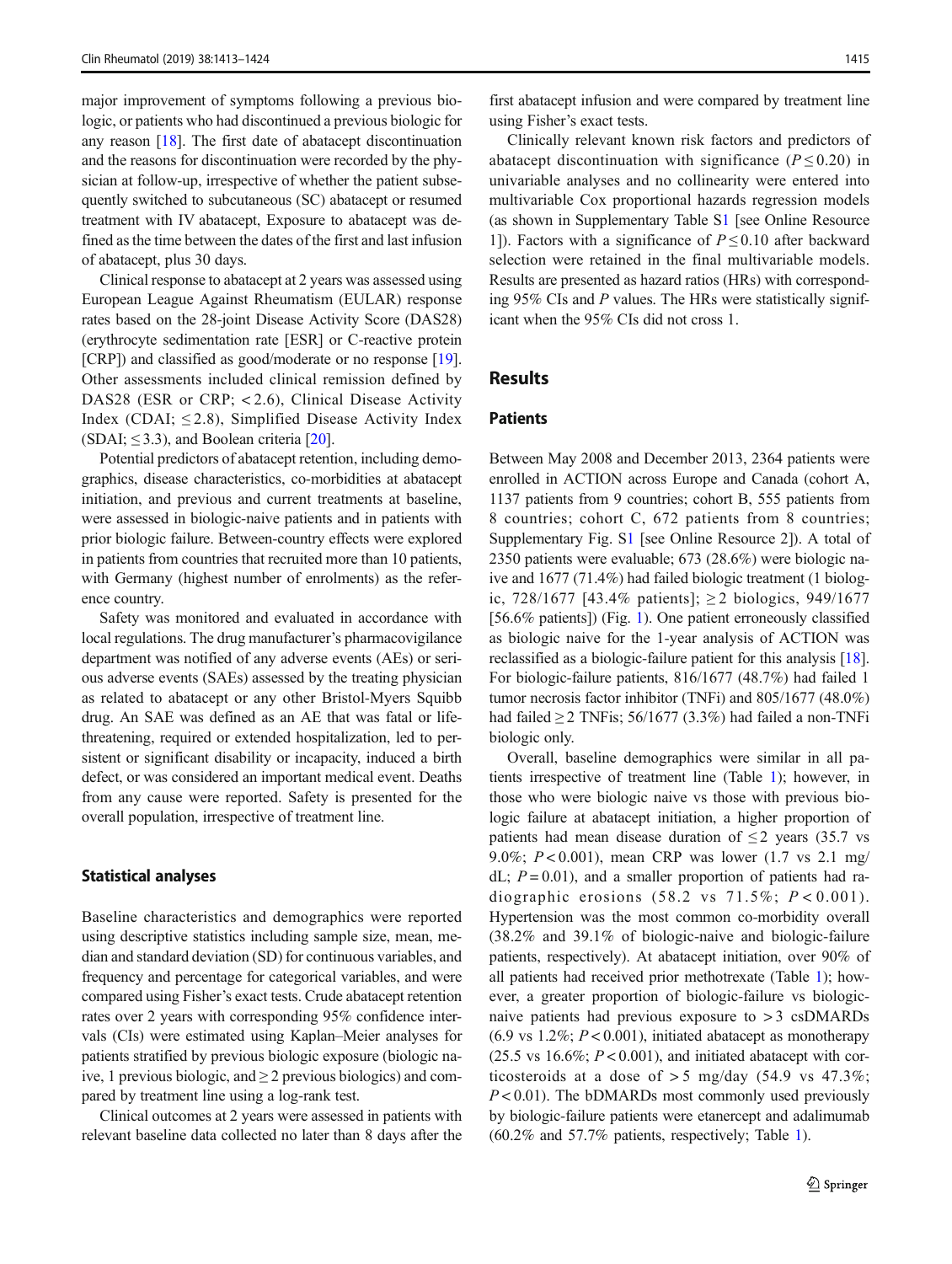<span id="page-3-0"></span>

Fig. 1 Patient disposition

## Retention

A total of 2350 of the 2364 patients enrolled were evaluable at 2 years. The overall crude retention rate (95% CI) at 2 years for the evaluable patients was 47.9% (45.7, 50.0). Retention rates (95% CI) at 2 years were significantly higher in biologic-naive vs biologic-failure patients (54.5% [50.5, 58.3] vs 45.2% [42.7, 47.7], respectively;  $P < 0.001$ ). Crude retention rates at 2 years decreased with increasing number of previous biologics: 50.2% (46.3, 53.9) vs 41.3% (38.0, 44.6); log-rank test:  $P < 0.001$  for 1 vs  $\geq 2$  previous biologics, respectively. The difference in retention rates between each line of treatment was statistically significant (log-rank test,  $P < 0.001$ ; Fig. [2\)](#page-6-0). Over 2 years, the most common reasons for discontinuation of abatacept in biologic-naive and biologicfailure patients, respectively, were inefficacy (61.4% and 67.7%) and safety (21.3% and 21.2%).

In an exploratory analysis to include the patients who discontinued IV abatacept but either switched to SC abatacept or restarted IV abatacept within 6 months (77/186 [41.4%] biologic-naive and 186/526 [35.4%] biologic-failure patients), the overall retention rate (95% CI) at 2 years was 61.2% (59.1%, 63.2%) and remained higher for biologic-naive than for biologic-failure patients (68.9% [65.1%, 72.4%] vs 58.1% [55.6%, 60.5%], respectively).

## Predictors of retention

Overall, 1603 of 2350 (68.2%) evaluable patients were included in the analysis of predictors of abatacept retention. Patients with data missing for any variables tested in the model were excluded.

#### Biologic-naive patients

In total, four of the 27 variables tested in the univariable analysis were entered into an initial multivariable Cox proportional hazard regression model: diabetes mellitus, country, rheumatoid factor (RF) and anti-cyclic citrullinated peptide (anti-CCP) serostatus, and patient's sex. After backward selection, only three variables were retained in the final multivariable model according to statistical significance (diabetes mellitus, country, and RF and anti-CCP serostatus; Fig. [3a](#page-7-0)). Biologicnaive patients were less likely to have discontinued abatacept at 2 years if they were RF and anti-CCP double positive vs double negative at baseline (HR: 0.71; 95% CI: 0.53, 0.96;  $P = 0.019$ ; single-positive vs double-negative status at baseline was not associated with a lower likelihood of abatacept discontinuation. Biologic-naive patients with diabetes mellitus were less likely than those without this comorbidity to have discontinued abatacept (HR, 0.61; 95% CI 0.38, 0.99;  $P = 0.043$ ). Abatacept retention at 2 years varied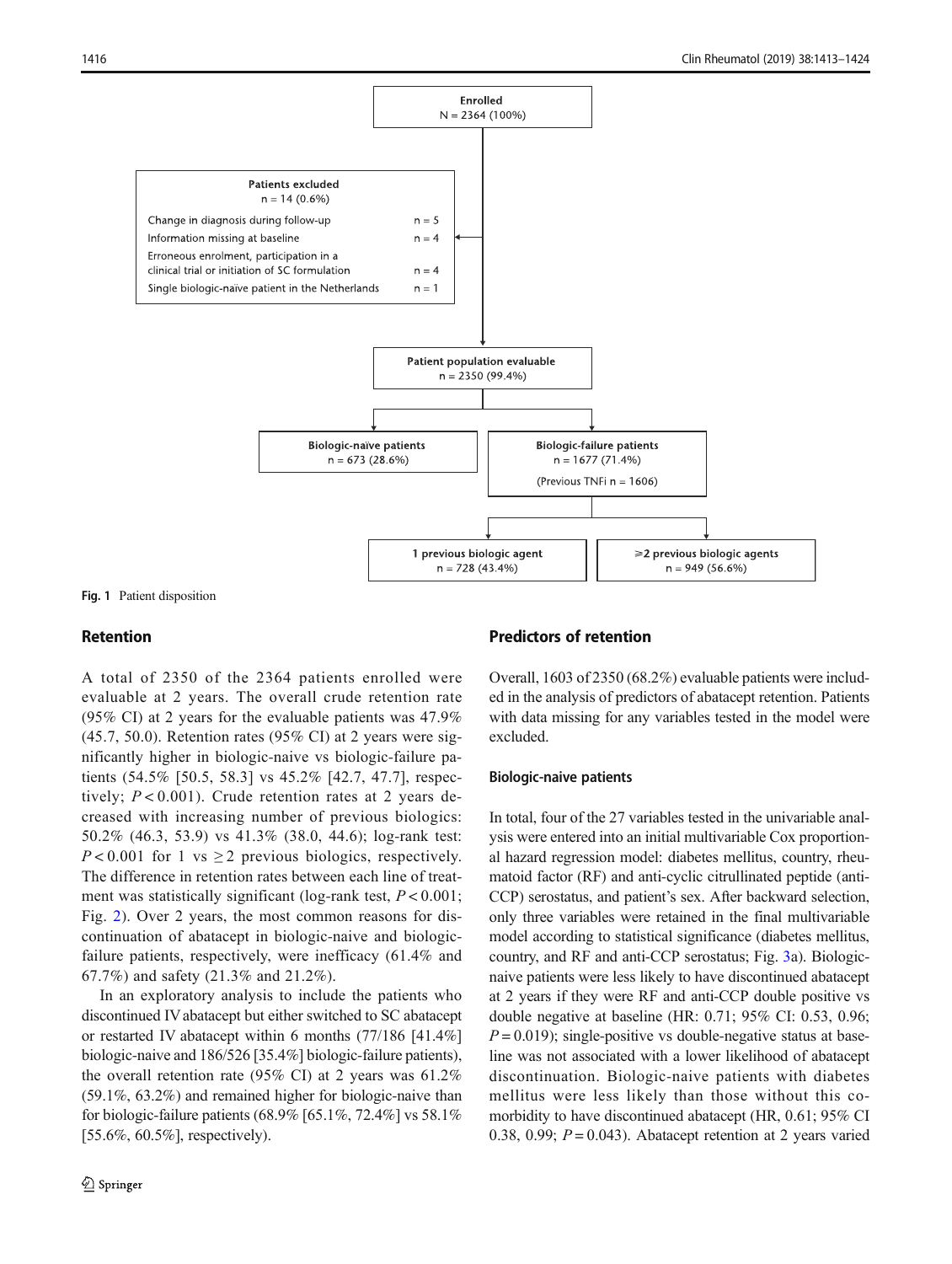<span id="page-4-0"></span>

| Table 1 Baseline patient<br>characteristics |                                                    | Biologic naive $(n = 673)$ | Biologic failure ( $n = 1677$ ) |  |
|---------------------------------------------|----------------------------------------------------|----------------------------|---------------------------------|--|
|                                             | Age, years                                         | 59.9 (12.7)                | 57.0 (12.5)                     |  |
|                                             | Female, $n$ $(\%)$                                 | 496 (73.7)                 | 1379 (82.2)                     |  |
|                                             | BMI, $kg/m2$                                       | 27.0 (5.4); $n = 644$      | 27.1 $(5.6)$ ; $n = 1597$       |  |
|                                             | BMI, $n$ $(\%)$                                    |                            |                                 |  |
|                                             | $<$ 25 kg/m <sup>2</sup>                           | 265(41.1)                  | 649 (40.6)                      |  |
|                                             | $25 - 30$ kg/m <sup>2</sup>                        | 224 (34.8)                 | 543 (34.0)                      |  |
|                                             | $\geq$ 30-< 35 kg/m <sup>2</sup>                   | 104(16.1)                  | 266 (16.7)                      |  |
|                                             | $\geq$ 35 kg/m <sup>2</sup>                        | 51 (7.9)                   | 139(8.7)                        |  |
|                                             | RA duration, years                                 | 7.2 (8.2); $n = 669$       | 12.1 (9.1); $n = 1669$          |  |
|                                             | RA duration, $n$ (%)                               |                            |                                 |  |
|                                             | $\leq$ 2 years                                     | 239/669 (35.7)*            | 151/1669(9.0)                   |  |
|                                             | $3-5$ years                                        | 155/669 (23.2)             | 320/1669 (19.2)                 |  |
|                                             | $6-10$ years                                       | 122/699 (18.2)             | 421/1669 (25.2)                 |  |
|                                             | $>10$ years                                        | 153/699 (22.9)             | 777/1669 (46.6)                 |  |
|                                             | TJC28                                              | 9.0 (6.5); $n = 633$       | 10.4 $(7.2)$ ; $n = 1599$       |  |
|                                             | SJC28                                              | 6.6 (5.0); $n = 641$       | 7.0 (5.6); $n = 1607$           |  |
|                                             | DAS28 $(ESR)^a$                                    | 5.3 (1.2); $n = 582$       | 5.5 (1.3); $n = 1422$           |  |
|                                             | DAS28 $(CRP)^a$                                    | 4.8 (1.1); $n = 568$       | 5.0 $(1.1)$ ; $n = 1411$        |  |
|                                             | CDAI <sup>a</sup>                                  | 27.5 (11.5); $n = 565$     | 30.0 (12.9); $n = 1388$         |  |
|                                             | SDAI <sup>a</sup>                                  | 29.1 (12.0); $n = 526$     | 31.8 (13.6); $n = 1279$         |  |
|                                             | HAQ-DI                                             | 1.4 $(0.7)$ ; n = 579      | 1.5 (0.7); $n = 1471$           |  |
|                                             | PtGA, 100 mm VAS                                   | 62.0 (20.3); $n = 620$     | 65.4 (19.9); $n = 1539$         |  |
|                                             | CRP, mg/dL                                         | 1.7 (2.6); $n = 590$       | 2.1 (3.5); $n = 1474**$         |  |
|                                             | ESR, mm/h                                          | 33.1 (23.7); $n = 605$     | 33.7 (23.7); $n = 1491$         |  |
|                                             | RF positive, $n/N$ (%)                             | 415/578 (71.8)             | 987/1385 (71.3)                 |  |
|                                             | Anti-CCP positive, n/N (%)                         | 368/556 (66.2)             | 884/1309 (67.5)                 |  |
|                                             | RF and anti-CCP antibody status, $n/N$ (%)         |                            |                                 |  |
|                                             | Double positive                                    | 311/513 (60.6)             | 717/1166 (61.5)                 |  |
|                                             | Single positive                                    | 77/513 (15.0)              | 182/1166 (15.6)                 |  |
|                                             | Double negative                                    | 125/513 (24.4)             | 267/1166 (22.9)                 |  |
|                                             | Radiographic erosion, n/N (%)                      | 353/607 (58.2)             | 1034/1446 (71.5)*               |  |
|                                             | $\geq$ 1 Co-morbidity, <i>n</i> (%)                | 518 (77.0)                 | 1226(73.1)                      |  |
|                                             | Diabetes mellitus                                  | 85 (12.6)                  | 207(12.3)                       |  |
|                                             | COPD                                               | 69(10.3)                   | 128(7.6)                        |  |
|                                             | Cardiac disorders                                  | 62(9.2)                    | 124(7.4)                        |  |
|                                             | Neoplasms <sup>b</sup>                             | 36(5.3)                    | 42 $(2.5)$ *                    |  |
|                                             | Number of previous csDMARDs <sup>c</sup> , $n$ (%) |                            |                                 |  |
|                                             | $\leq$ 3                                           | 655 (98.8)                 | 1561 (93.1)                     |  |
|                                             | >3                                                 | 8(1.2)                     | $116(6.9)*$                     |  |
|                                             | Previous MTX, $n$ (%)                              | 621 (92.3)                 | 1552 (92.5)                     |  |
|                                             | Previous other csDMARDs, $n$ (%)                   |                            |                                 |  |
|                                             | Leflunomide                                        | 278(41.3)                  | $951(56.7)$ *                   |  |
|                                             | Hydroxychloroquine/chloroquine                     | 229 (34.0)                 | 681 (40.6)**                    |  |
|                                             | Sulfasalazine                                      | 148(22.0)                  | 578 (34.5)*                     |  |
|                                             | Previous corticosteroids, $n$ (%)                  | 533 (79.2)                 | 1386 (82.6)                     |  |
|                                             | Previous other biologics, $n$ (%)                  |                            |                                 |  |
|                                             | Adalimumab                                         |                            | 967 (57.7)                      |  |
|                                             | Anakinra                                           |                            | 69(4.1)                         |  |
|                                             | Canakinumab                                        |                            | 1(0.1)                          |  |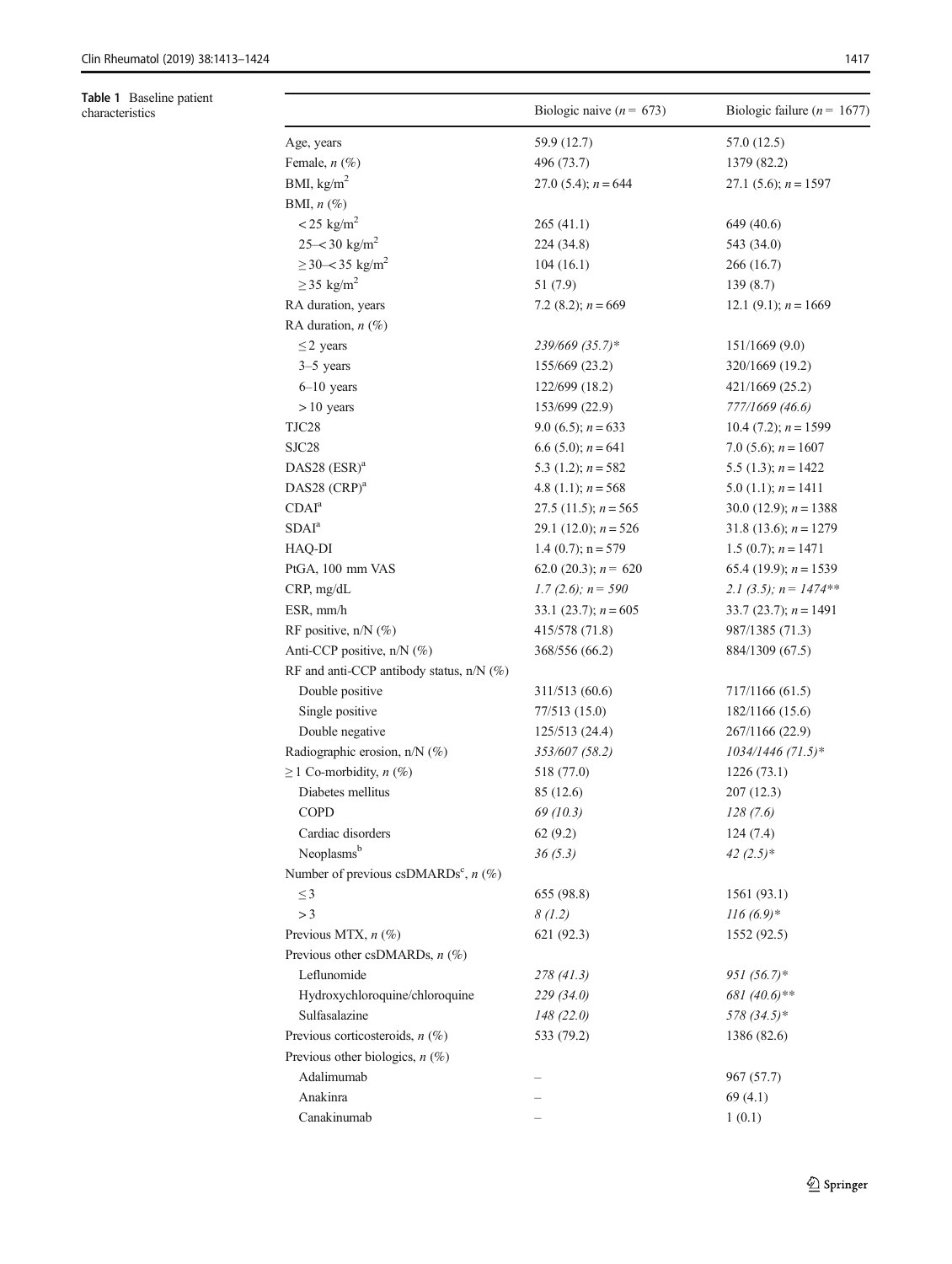#### Table 1 (continued)

|                                          | Biologic naive ( $n = 673$ ) | Biologic failure ( $n = 1677$ ) |
|------------------------------------------|------------------------------|---------------------------------|
| Certolizumab                             |                              | 52(3.1)                         |
| Etanercept                               |                              | 1010(60.2)                      |
| Golimumab                                |                              | 22(1.3)                         |
| Infliximab                               |                              | 512 (30.5)                      |
| Ocrelizumab                              |                              | 3(0.2)                          |
| Rituximab                                |                              | 239 (14.3)                      |
| Tocilizumab                              |                              | 181 (10.8)                      |
| Number of previous biologics, $n$ (%)    |                              |                                 |
| 1                                        |                              | 728 (43.4)                      |
| $\geq$ 2                                 |                              | 949 (56.6)                      |
| Number of previous TNFi, $n$ (%)         |                              |                                 |
| 1                                        |                              | 872 (52.0)                      |
| $\geq$ 2                                 |                              | 805 (48.0)                      |
| Treatment pattern at initiation, $n$ (%) |                              |                                 |
| Abatacept monotherapy                    | 112(16.6)                    | $427(25.5)*$                    |
| $MTX$ ( $\pm$ other csDMARDs)            | 436 (77.7)                   | 947 (75.7)                      |
| MTX alone                                | 358 (63.8)                   | 829 (66.3)                      |
| $MTX + other$ csDMARD                    | 78 (13.9)                    | 118(9.4)                        |
| Other csDMARDs                           | 125(22.3)                    | 303(24.3)                       |
| Corticosteroids                          | 455 (67.6)                   | 1190 (71.0)                     |
| $> 5$ mg/day                             | 208/440 (47.3)               | 625/1138 (54.9)**               |
| $\leq$ 5 mg/day                          | 232/440 (52.7)               | 513/1138 (45.1)                 |
| Median dose, mg/day                      | $5.0$ ; $n = 440$            | 7.5; $n = 1138**$               |

Data are mean (SD) unless indicated otherwise

a Calculated

<sup>b</sup> Benign, malignant, and unspecified (neoplasms not classified as either benign or malignant). Information on malignancies at baseline was not routinely collected

c MTX and corticosteroids not taken into account

Data in italics indicate a significant difference between biologic-naive and biologic-failure groups  $(P < 0.05)$  $*P < 0.001$ ;  $*P < 0.01$ 

anti-CCP, anti-cyclic citrullinated peptide; BMI, body mass index; CDAI, Clinical Disease Activity Index; COPD, chronic obstructive pulmonary disease; CRP, C-reactive protein; csDMARD, conventional synthetic DMARD; DAS28, 28-joint Disease Activity Score; ESR, erythrocyte sedimentation rate; HAQ-DI, Health Assessment Questionnaire–Disability Index; MTX, methotrexate; PtGA, Patient Global Assessment of disease activity; RA, rheumatoid arthritis; RF, rheumatoid factor; SD, standard deviation; SDAI, Simplified Disease Activity Index; SJC28, swollen joint count in 28 joints; TJC28, Tender joint count in 28 joints; VAS visual analogue scale

by country, with patients in Canada, Greece, and Italy less likely to have discontinued than those in Germany  $(P<0.001)$ . Patient's sex was not identified as a predictor of retention at 2 years.

#### Patients with previous biologic failure

In total, six of the 31 baseline variables tested in the univariable analyses were entered into the initial multivariable model: main reason for stopping the last biologic, abatacept monotherapy vs combination therapy, country, Patient Global Assessment of disease activity (PtGA), RF and anti-CCP serostatus, and bronchospasm and obstruction co-morbidity. After backward selection, four variables were retained in the final multivariable model according to statistical significance (main reason for stopping the last biologic, abatacept monotherapy vs combination therapy, PtGA, and RF and anti-CCP serostatus; Fig. [3b](#page-7-0)). Biologic-failure patients were less likely to have discontinued abatacept at 2 years if they were RF and anti-CCP double positive vs double negative at baseline (HR, 0.76; 95% CI 0.62, 0.94;  $P = 0.035$ ). Primary efficacy failure (± secondary efficacy failure, remission, or other reasons) was associated with a trend towards a higher likelihood of abatacept discontinuation at 2 years (HR, 1.28; 95% CI 1.00, 1.63;  $P = 0.014$ ). Initiation of abatacept in combination with methotrexate  $(± other DMARDs)$  was less likely than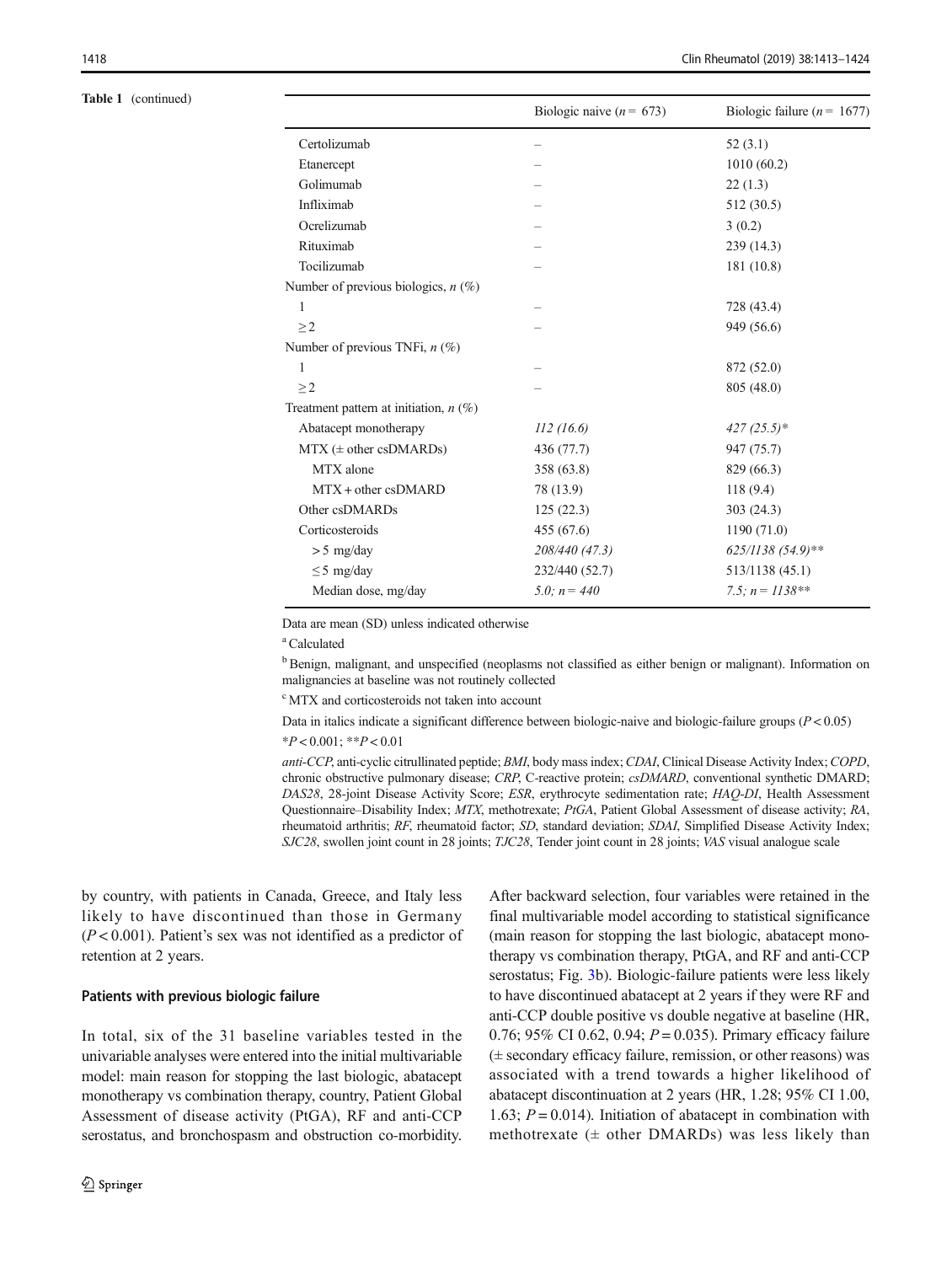<span id="page-6-0"></span>Fig. 2 Crude abatacept retention rates over 2 years by treatment

line



initiation as monotherapy to be associated with discontinuation at 2 years (HR, 0.68; 95% CI 0.55, 0.83;  $P < 0.001$ ). Biologic-failure patients with a PtGA score of  $\geq$  70 vs < 70 mm on a visual analogue scale (VAS) of 0–100 mm at baseline were more likely to have discontinued abatacept at 2 years (HR, 1.26; 95% CI 1.05, 1.52;  $P = 0.040$ ). The country in which abatacept was initiated or a baseline co-morbidity of bronchospasm and obstruction were not identified as predictors of abatacept retention at 2 years.

## Clinical outcomes

Good/moderate EULAR response rates based on DAS28 (ESR, otherwise CRP) increased over 2 years of abatacept treatment in both biologic-naive and biologic-failure patients. Of the 605 patients with data available for the evaluation of EULAR response at 2 years, the proportion of patients with a good/moderate response was higher in biologic-naive patients than in those with previous biologic failure (Fig. [4\)](#page-8-0). A good or moderate EULAR response (95% CI) was attained at 2 years by 90.7% (86.8, 94.6) of patients who were biologic naive and 81.6% (77.7, 85.4) of patients with previous biologic failure (1 previous biologic failure, 81.7% [76.2, 87.2];  $\geq$  2 previous biologic failures, 81.5% [76.1, 86.9]) (Fisher's exact test,  $P = 0.005$ ; Fig. [4\)](#page-8-0). Overall, RF/anti-CCP positivity vs double negativity was associated with a higher good/moderate EULAR response rate at 2 years: 87.7%, 83.4%, and 75.6% in double RF/anti-CCP-positive, single RF- or anti-CCP-positive, and double RF/anti-CCP-negative patients, respectively; Fisher's exact test  $P = 0.007$ .

At 2 years, clinical remission rates were numerically higher in biologic-naive vs biologic-failure patients: DAS28 (ESR)  $(n = 591)$ : 49.5 vs 35.1%; DAS28 (CRP)  $(n = 579)$ : 57.1 vs 49.3%; CDAI ( $n = 201$ ): 31.5 vs 27.4%; SDAI ( $n = 151$ ): 32.7 vs 25.6%; and Boolean ( $n = 579$ ): 28.9 vs 20.2%. In the exploratory analysis, which included the patients who had discontinued abatacept and had either switched to SC abatacept or restarted IV abatacept within 6 months, clinical remission rates at the last follow-up before discontinuation in the biologic-naive vs biologic-failure patients were DAS28 (ESR)  $(n = 71)$ : 36.4 vs 18.4%; DAS28 (CRP)  $(n = 75)$ : 26.1 vs 26.9%; CDAI ( $n = 85$ ): 4.3 vs 4.8%; SDAI ( $n = 72$ ): 13.6 vs 6.0%, and Boolean ( $n = 75$ ); 4.3 vs 5.8%. Remission rates at the first follow-up after abatacept was restarted were DAS28 (ESR)  $(n = 189)$ : 21.0 vs 15.0%; DAS28 (CRP)  $(n = 191)$ : 35.1 vs 17.9%; CDAI ( $n = 219$ ): 17.5 vs 6.4%; SDAI ( $n =$ 172): 21.6 vs 5.0%; and Boolean ( $n = 191$ ): 19.3 vs 3.0%.

#### Treatment pattern

Changes from baseline concomitant DMARD medication over 2 years were assessed in 286 biologic-naive patients and in 564 patients with previous biologic failure. At 2 years, the pattern of abatacept co-treatment was unchanged in 89.5% of biologic-naive patients (42/47 patients who had initiated abatacept as monotherapy and 214/239 patients who had initiated abatacept as combination therapy). At the same time point, the pattern of co-treatment was unchanged in 88.3% of biologic-failure patients (100/120 patients who had initiated abatacept as monotherapy and 398/444 patients who had initiated abatacept as combination therapy). The proportions of patients co-prescribed corticosteroids with abatacept were smaller at 2 years vs baseline: 141/286 (49.3%) vs 455/673 (67.6%) biologic-naive patients, and 319/564 (56.6%) vs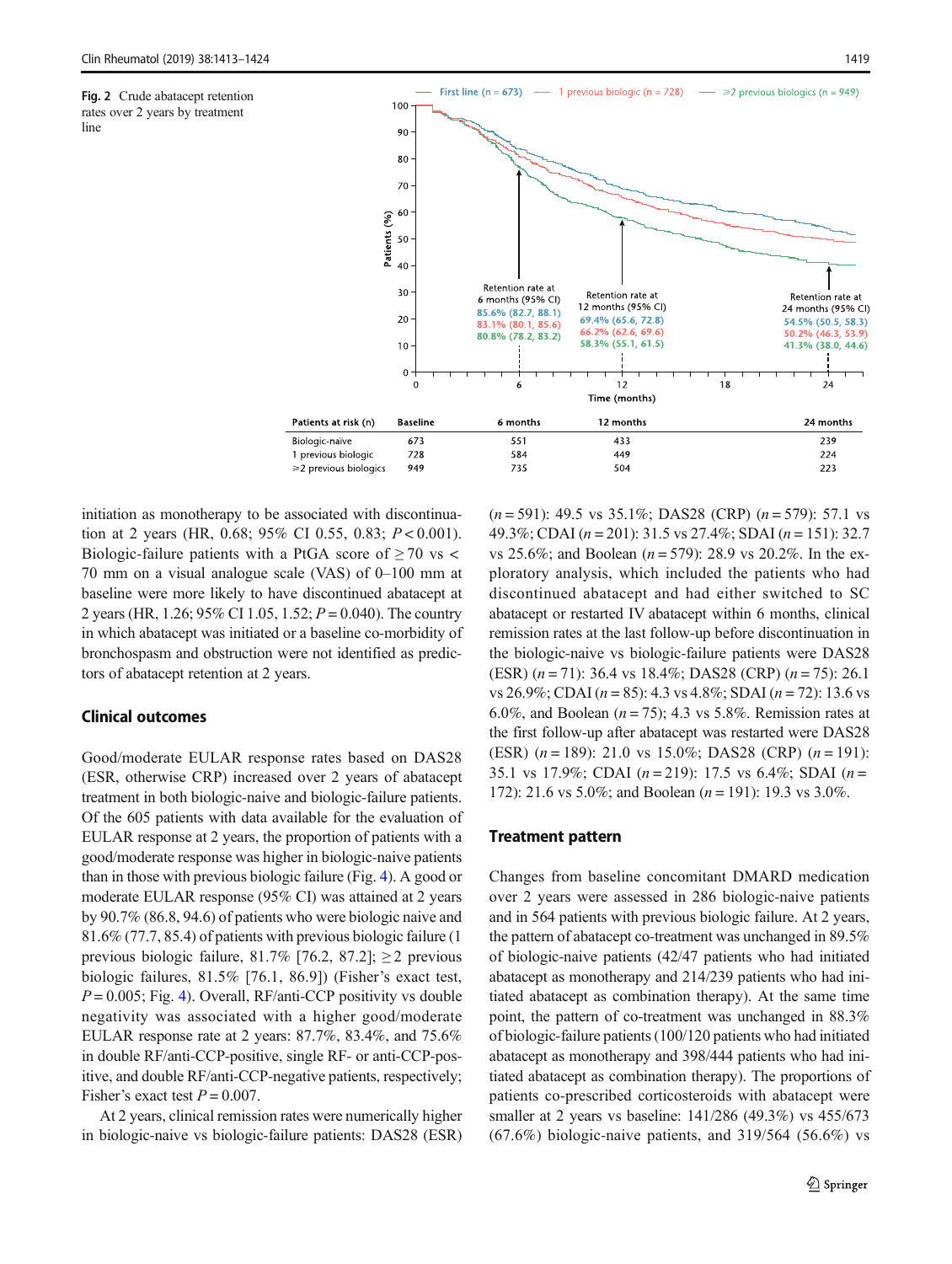<span id="page-7-0"></span>

Fig. 3 Multivariable model of abatacept retention in: a biologic-naive patients; b patients with previous biologic failure

1190/1677 (71.0%) biologic-failure patients. The median dose of corticosteroid co-prescribed at 2 years was unchanged from baseline in biologic-naive patients (5 mg) and decreased from 7.5 mg to 6.0 mg in biologic-failure patients.

The proportions of patients who switched between the IV and SC formulations of abatacept over 2 years were similar in both biologic-naive and biologic-failure groups (13.1% and 13.4%, respectively). Patient choice was the most common reason for switching from the IV to SC formulation in both groups (biologic-naive, 54.9% patients; biologic-failure 62.0% patients).

# Safety

A total of 381 SAEs were reported in 193/2364 (8.2%) patients; 94 SAEs led to abatacept discontinuation. There were 27 deaths, 2 of which were due to opportunistic infections (Pneumocystis jirovecii; candida). Serious infections were reported in 76 patients: most were upper respiratory tract infections; others included 4 opportunistic infections (4 cases: Pneumocystis jirovecii [2 cases], cytomegalovirus [1 case], candida [1 case]), and herpes (8 cases). Malignancies were reported in 24 patients (acute myeloid leukemia [1 patient],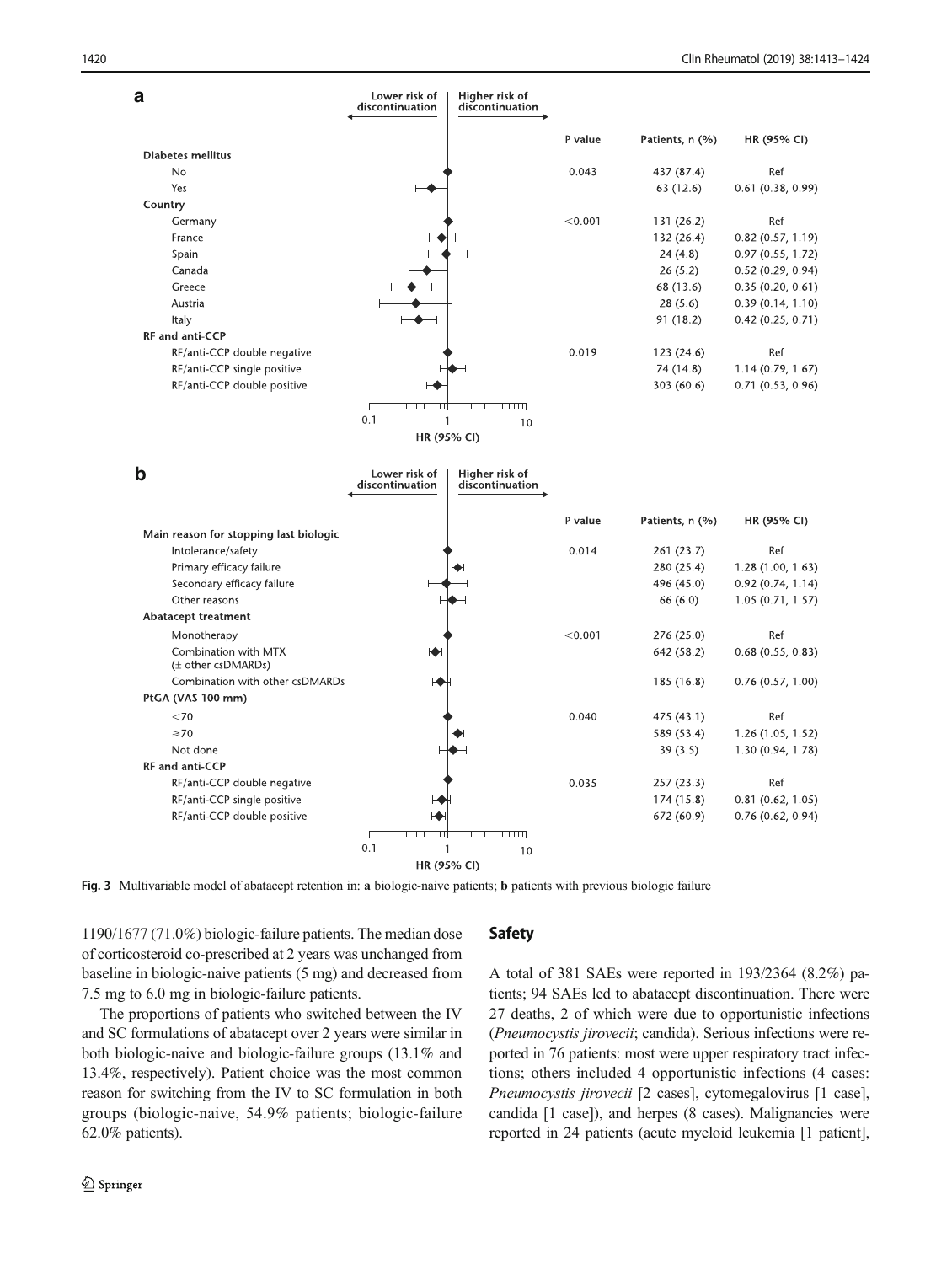<span id="page-8-0"></span>

Fig. 4 EULAR response over 2 years by treatment line

basal cell carcinoma [5 patients], bladder neoplasm [1 patient], benign breast neoplasm [1 patient], Bowen's disease [3 patients], brain neoplasm [1 patient], breast cancer [2 patients], melanoma [2 patients], neoplasm [1 patient], non-Hodgkin's lymphoma [2 patients], ovarian adenoma [1 patient], pelvic mass [1 patient], and squamous cell carcinoma of the skin [1 patient]); two patients had pre-existing malignancies at baseline (brain tumor, Bowen's disease). Serious cardiac disorders were reported in 17 patients, serious vascular disorders occurred in 15 patients and serious immune system disorders were reported in 20 patients.

# **Discussion**

Final results from this prospective, international study of abatacept showed that, in real-world clinical practice, around 48% of patients remained on abatacept treatment at 2 years, irrespective of treatment line. In this first real-world study to include a cohort of biologic-naive patients treated with abatacept, higher abatacept retention rates at 2 years were associated with lower previous exposure to biologics: biologic-naive patients showed a retention rate of 55% compared with a rate of 45% in patients with previous biologic failure. This was consistent with findings from independent registry studies for abatacept [[21,](#page-11-0) [22](#page-11-0)] and other biologics [\[23](#page-11-0)–[26\]](#page-11-0). Predictors of abatacept retention were identified using multivariable analysis. Abatacept treatment achieved continued clinical improvement over 2 years and was well tolerated; the safety profile was consistent with that previously reported in clinical trials and the real-world setting [\[27](#page-11-0)–[29\]](#page-11-0) with no new safety signals identified. In general, the current findings confirm earlier observations from interim analyses of the ACTION study [[30](#page-11-0)–[32](#page-11-0), [18](#page-10-0)] and provide clinically applicable data on various parameters of disease activity in both biologic-naive patients and in those with previous biologic failure.

ACTION was a long-term, observational study of adult patients with moderate-to-severe RA who initiated IV abatacept in routine clinical practice from May 2008 to December 2013. In this first analysis of ACTION to include the full study cohort, the overall retention of abatacept at 2 years was 47.9%, lower than the 54.4% reported in a previous interim analysis which included the patients enrolled from May 2008 to December 2010 only [\[32](#page-11-0)]. A later year of prescription has been associated with a higher risk of discontinuation of other biologics, possibly due to an increased likelihood of a change in therapy with the availability of more treatment options [[33\]](#page-11-0). The SC formulation of abatacept gained European and Canadian approval for use in moderate-to-severe RA in 2012 and 2013, respectively [\[10,](#page-10-0) [11\]](#page-10-0). In our exploratory analysis to include patients who, following discontinuation of IV abatacept, either switched to the SC formulation or restarted IV abatacept, overall retention at 2 years was higher than in the main analysis in which these patients were excluded.

Double positivity for both RF and anti-CCP was associated with a greater likelihood of abatacept retention than either single positivity or double negativity, irrespective of treatment line. Real-world evidence from a pooled analysis of European RA registries has previously shown that RF and anti-CCP positivity were each strongly associated with improved retention of abatacept [[34](#page-11-0)]. A positive association has also been demonstrated between abatacept retention and anti-CCP positivity in patients in clinical trials [\[35](#page-11-0), [36\]](#page-11-0) and a registry study [[37\]](#page-11-0). In contrast, evidence of an association between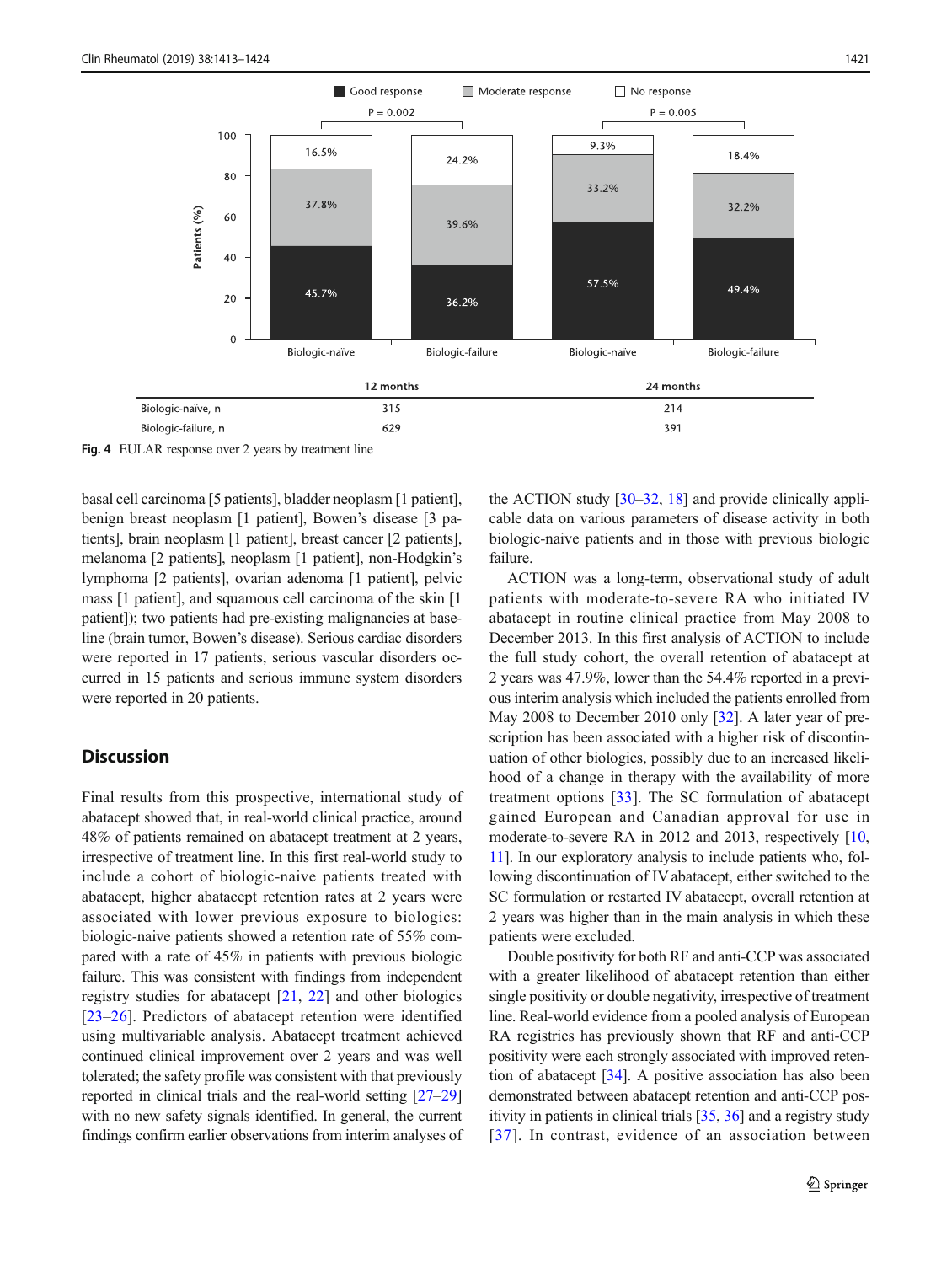seropositivity and improved retention of other biologics is lacking. A good/moderate EULAR response to abatacept at 2 years was significantly associated with an RF/anti-CCP positive versus double-negative serostatus and could suggest an increased clinical response to abatacept in more severe disease. Positivity for RF and anti-CCP was reported to be similarly predictive of more successful long-term treatment of biologic-failure patients with rituximab in a registry study [\[23\]](#page-11-0). The underlying reasons for improved response and retention rates in patients with seropositivity are not yet fully understood; however, a recent study demonstrated that abatacept inhibits autoantibody-mediated production of inflammatory cytokines by monocytes via the induction of indoleamine 2,3-dioxygenase [[38\]](#page-11-0). These inhibitory effects may explain the rapid anti-inflammatory effects of abatacept and its preferential efficacy in anti-CCP-positive patients [[38\]](#page-11-0).

The presence of co-morbidities is an important aspect of the therapeutic management of RA [[39\]](#page-11-0); patient comorbidity has been shown to be predictive of the discontinuation of TNFis in RA [[40\]](#page-11-0). In this final 2-year analysis of ACTION, biologic-naive patients with diabetes mellitus were at a lower risk of abatacept discontinuation than those without this co-morbidity. This finding could reflect a clinician preference for abatacept in patients with RA and diabetes mellitus; however, this would require confirmation in further study. Data from healthcare claims databases suggest that abatacept is associated with a reduced risk of cardiovascular outcomes compared with TNFis in patients with RA and diabetes mellitus [\[41\]](#page-11-0).

Although there were no local reimbursement restrictions, differences in abatacept retention by country were observed within the biologic-naive patient group in the multivariable analysis, and these were independent of patient characteristics. These differences in retention may reflect national differences in prescribing guidelines; for example, although abatacept monotherapy is approved in Europe and Canada [\[10](#page-10-0), [11](#page-10-0)], clinical guidelines in Germany permit abatacept monotherapy only in patients who are intolerant of methotrexate. Differences in abatacept retention have been observed previously across countries in a pooled analysis of data from European registries and were indicative of a lack of uniformity in access to biologics [[22\]](#page-11-0). Irrespective of regional variations, real-world studies continue to provide valuable data on abatacept for clinicians.

The current analysis also identified a higher baseline PtGA  $\geq$  70 mm on a VAS scale of 0–100 mm) and the initiation of abatacept as monotherapy vs in combination with a csDMARD as predictors of lower retention in biologicfailure patients. Patient sex was not found to be a significant predictor of abatacept retention in biologic-naive patients, consistent with the findings for retention in a populationbased, observational study of patients with RA receiving biologic therapy for the first time [[42](#page-11-0)].

Several interim analyses of ACTION have investigated potential predictors of clinical response in specific patient populations [\[31](#page-11-0), [32](#page-11-0), [43,](#page-11-0) [44\]](#page-11-0). Identification of predictors in heterogeneous patient populations in a clinical setting may assist the prediction of clinical response with increased accuracy and improve the ability to attain treatment targets for the optimal management of RA [\[2](#page-10-0)]. Although multivariable analyses to investigate predictors of response were not performed in the current analysis, double RF/anti-CCP positivity was associated with better EULAR response vs double negativity, consistent with previous real-world evidence of an association between seropositivity and improved clinical outcomes with abatacept [[37,](#page-11-0) [45](#page-11-0)]. The rates for good/moderate EULAR response based on DAS28 (ESR, otherwise CRP) and DAS28 (ESR or CRP) remission at 2 years were higher in biologic-naive than in biologic-failure patients, suggesting a greater benefit with earlier treatment, and reflecting changes in the management of RA over the study period and the earlier selection of bDMARDs for patients with poor prognostic factors [[2\]](#page-10-0).

ACTION was an observational study of abatacept in routine practice. The study methodology did not interfere with the usual clinical care of patients with RA, very few patients were lost to follow-up, and the results generated were representative and relevant to each participating country. Inherent limitations of observational, real-world studies include referral and channeling bias, the absence of an active comparator, and loss of patients to follow-up. Moreover, as there was no requirement for the investigator to perform follow-up visits or clinical assessments consistent with other registry studies worldwide, the data generated could be incomplete. To evaluate the impact of missing data in this real-world study, the same multivariable model was performed both with and without imputation; the predictors of retention identified were consistent with the assumptions tested (data not shown).

In conclusion, abatacept retention and EULAR response rates were higher in patients who received abatacept as an earlier line of treatment and in those who were seropositive for both RF and anti-CCP; additional predictors of abatacept retention were observed by treatment line. These findings have the potential to inform the development of an individualized treatment plan for the optimal management of patients with moderate-to-severe RA.

Acknowledgments Professional medical writing and editorial assistance was provided by Linda Brown and Mary Tetlow at Caudex and funded by Bristol-Myers Squibb.

Funding This work was supported by Bristol-Myers Squibb.

Data availability Bristol-Myers Squibb policy on data sharing may be found at [https://www.bms.com/researchers-and-partners/independent](https://www.bms.com/researchers-and-partners/independent-research/data-sharing-request-process.html)[research/data-sharing-request-process.html](https://www.bms.com/researchers-and-partners/independent-research/data-sharing-request-process.html)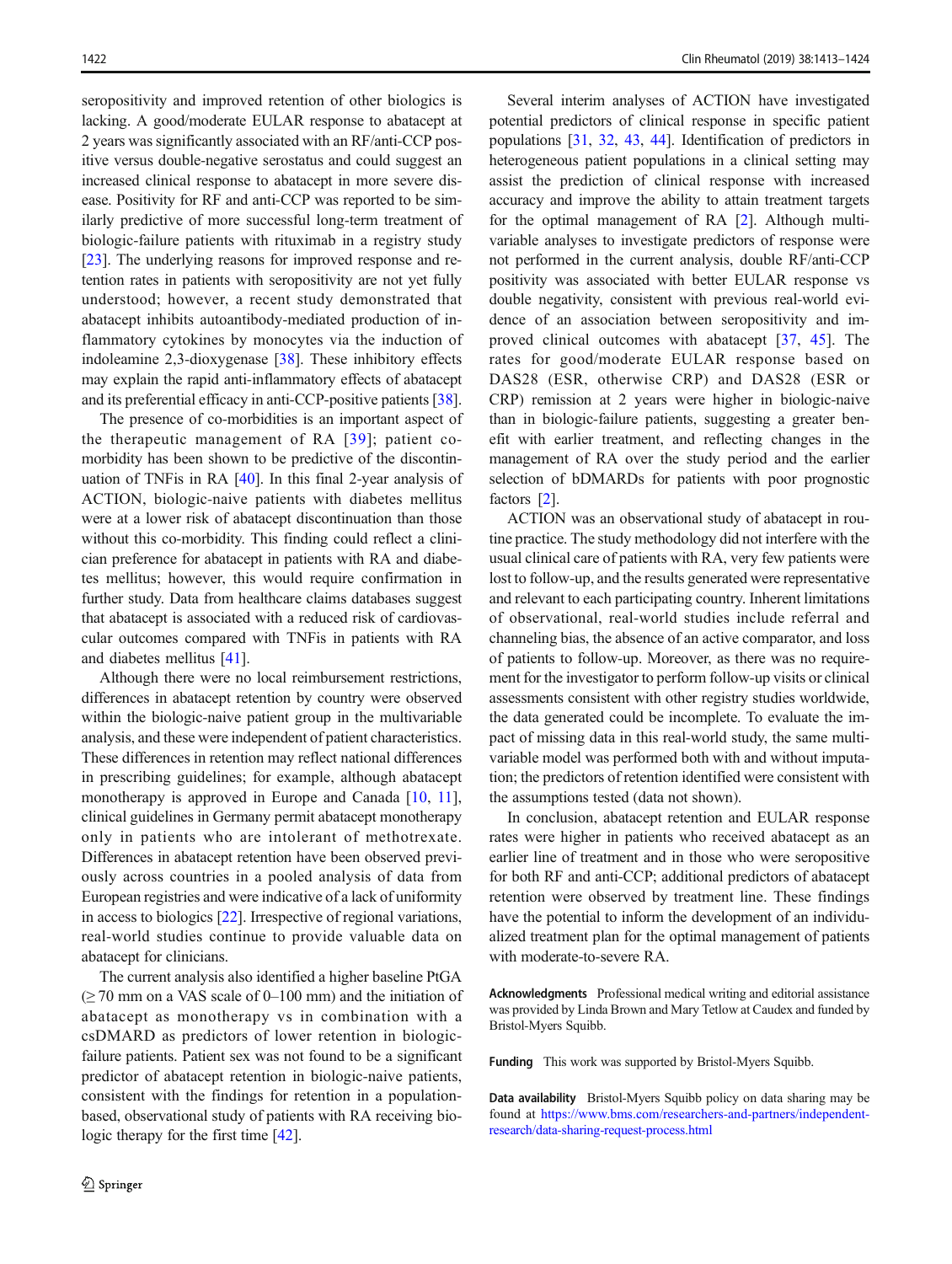#### <span id="page-10-0"></span>Compliance with ethical standards

Conflict of interest RA: grant/research support: Bristol-Myers Squibb; speakers bureau: Bristol-Myers Squibb. XM: grant/research support: Biogen, Pfizer, UCB; speakers bureau: Bristol-Myers Squibb, LFB, GSK, Pfizer, UCB. H-ML: consulting fees: AbbVie, Bristol-Myers Squibb, Roche-Chugai, UCB, MSD, GSK, Sobi, Medac, Novartis, Janssen-Cilag, AstraZeneca, Pfizer, Actelion. HN: consulting fees: AbbVie, Bristol-Myers Squibb, Celgene, Janssen, Lilly, MSD, Novartis, Pfizer, Roche, UCB. MG: none declared. FN: grant/research support: Pfizer, MSD, AbbVie, Bristol-Myers Squibb, Roche; speakers bureau: Pfizer, MSD, Roche, UCB, AbbVie, Bristol-Myers Squibb; consultant: Pfizer, MSD, Roche, UCB, AbbVie, Bristol-Myers Squibb, Janssen, Lilly. MC: employee: Bristol-Myers Squibb. JH: consultant: Bristol-Myers Squibb. CP: consultant: Bristol-Myers Squibb. CR: shareholder and employee: Bristol-Myers Squibb. MLB: shareholder and employee: Bristol-Myers Squibb (at time of study).

Ethical approval The study was conducted in accordance with the Declaration of Helsinki, the International Conference on Harmonization Good Clinical Practice Guidelines, and the Good Epidemiological Practice Guidelines. All enrolled patients provided informed consent in accordance with local laws.

Open Access This article is distributed under the terms of the Creative Commons Attribution 4.0 International License (http:// creativecommons.org/licenses/by/4.0/), which permits unrestricted use, distribution, and reproduction in any medium, provided you give appropriate credit to the original author(s) and the source, provide a link to the Creative Commons license, and indicate if changes were made.

# **References**

- 1. Singh JA, Saag KG, Bridges SLJ, Akl EA, Bannuru RR, Sullivan MC, Vaysbrot E, McNaughton C, Osani M, Shmerling RH, Curtis JR, Furst DE, Parks D, Kavanaugh A, O'Dell J, King C, Leong A, Matteson EL, Schousboe JT, Drevlow B, Ginsberg S, Grober J, St Clair EW, Tindall E, Miller AS, McAlindon T (2016) 2015 American College of Rheumatology guideline for the treatment of rheumatoid arthritis. Arthritis Care Res (Hoboken) 68:1–25
- 2. Smolen JS, Landewé R, Bijlsma J, Burmester G, Chatzidionysiou K, Dougados M, Nam J, Ramiro S, Voshaar M, van Vollenhoven R, Aletaha D, Aringer M, Boers M, Buckley CD, Buttgereit F, Bykerk V, Cardiel M, Combe B, Cutolo M, van Eijk-Hustings Y, Emery P, Finckh A, Gabay C, Gomez-Reino J, Gossec L, Gottenberg JE, Hazes JM, Huizinga T, Jani M, Karateev D, Kouloumas M, Kvien T, Li Z, Mariette X, McInnes I, Mysler E, Nash P, Pavelka K, Poor G, Richez C, van Riel P, Rubbert-Roth A, Saag K, da Silva J, Stamm T, Takeuchi T, Westhovens R, de Wit M, van der Heijde D (2017) EULAR recommendations for the management of rheumatoid arthritis with synthetic and biological disease-modifying antirheumatic drugs: 2016 update. Ann Rheum Dis 76:960–977. <https://doi.org/10.1136/annrheumdis-2016-210715>
- 3. Kiely PD (2016) Biologic efficacy optimization—a step towards personalized medicine. Rheumatology (Oxford) 55:780–788
- 4. Genovese MC, Schiff M, Luggen M, Becker JC, Aranda R, Teng J, Li T, Schmidely N, Le BM, Dougados M (2008) Efficacy and safety of the selective co-stimulation modulator abatacept following 2 years of treatment in patients with rheumatoid arthritis and an inadequate response to anti-tumour necrosis factor therapy. Ann Rheum Dis 67:547–554
- 5. Kremer JM, Genant HK, Moreland LW, Russell AS, Emery P, Abud-Mendoza C, Szechinski J, Li T, Teng J, Becker JC,

Westhovens R (2008) Results of a two-year follow up study of patients with rheumatoid arthritis who received a combination of abatacept and methotrexate. Arthritis Rheum 58:953–963

- 6. Westhovens R, Kremer J, Emery P, Russell A, Alten R, Barre E, Dougados M (2014) Long-term safety and efficacy of abatacept in patients with rheumatoid arthritis and an inadequate response to methotrexate: a 7-year extended study. Clin Exp Rheumatol 32:553–562
- 7. Yoshida K, Radner H, Kavanaugh A, Sung YK, Bae SC, Kishimoto M, Matsui K, Okada M, Tohma S, Weinblatt ME, Solomon DH (2013) Use of data from multiple registries in studying biologic discontinuation: challenges and opportunities. Clin Exp Rheumatol 31:S28–S32
- 8. Curtis JR, Jain A, Askling J, Bridges SL Jr, Carmona L, Dixon W, Finckh A, Hyrich K, Greenberg JD, Kremer J, Listing J, Michaud K, Mikuls T, Shadick N, Solomon DH, Weinblatt ME, Wolfe F, Zink A (2010) A comparison of patient characteristics and outcomes in selected European and US rheumatoid arthritis registries. Semin Arthritis Rheum 40:2–14
- 9. Vashisht P, Sayles H, Cannella AC, Mikuls TR, Michaud K (2016) Generalizability of patients with rheumatoid arthritis in biologic agent clinical trials. Arthritis Care Res (Hoboken ) 68:1478–1488
- 10. Orencia 250 mg powder for concentrate for solution for infusion. (2017). [http://www.medicines.org.uk/emc/medicine/19714/SPC/](http://www.medicines.org.uk/emc/medicine/19714/SPC). Accessed May 21, 2018
- 11. Product monograph: Orencia (abatacept). (2015). [http://www.](http://www.bmscanada.ca/static/products/en/pm_pdf/ORENCIA_EN_PM.pdf) [bmscanada.ca/static/products/en/pm\\_pdf/ORENCIA\\_EN\\_PM.pdf](http://www.bmscanada.ca/static/products/en/pm_pdf/ORENCIA_EN_PM.pdf). Accessed October 10, 2018
- 12. Cutolo M, Sulli A, Paolino S, Pizzorni C (2016) CTLA-4 blockade in the treatment of rheumatoid arthritis: an update. Expert Rev Clin Immunol 12:417–425
- 13. Nüßlein H, Alten R, Galeazzi M, Lorenz HM, Boumpas D, Nurmohamed MT, Bensen WG, Burmester GR, Peter HH, Rainer F, Pavelka K, Chartier M, Poncet C, Rauch C, Le Bars M (2014) Real-world effectiveness of abatacept for rheumatoid arthritis treatment in European and Canadian populations: a 6-month interim analysis of the 2-year, observational, prospective ACTION study. BMC Musculoskelet Disord 15(14)
- 14. Arnett FC, Edworthy SM, Bloch DA, McShane DJ, Fries JF, Cooper NS, Healey LA, Kaplan SR, Liang MH, Luthra HS (1988) The American Rheumatism Association 1987 revised criteria for the classification of rheumatoid arthritis. Arthritis Rheumatol 31:315–324
- 15. World Medical Association Declaration of Helsinki. Recommendations guiding physicians in biomedical research involving human subjects (1997) JAMA 277:925–926
- 16. ICH Harmonised Tripartite Guideline Guideline for good clinical practice (2001). J Postgrad Med 47:199–203
- 17. Olsen J (2007) Good Epidemiological Practice (GEP): IEA Guidelines for Proper Conduct in Epidemiological Research
- 18. Alten R, Mariette X, Lorenz HM, Galeazzi M, Cantagrel A, Nusslein HG, Chartier M, Elbez Y, Rauch C, Le Bars M (2017) Real-world predictors of 12-month intravenous abatacept retention in patients with rheumatoid arthritis in the ACTION observational study. RMD Open 3:e000538. <https://doi.org/10.1136/rmdopen-2017-000538>
- 19. Fransen J, van Riel PL (2009) The disease activity score and the EULAR response criteria. Rheum Dis Clin N Am 35:745–757
- 20. Felson DT, Smolen JS, Wells G, Zhang B, van Tuyl LH, Funovits J, Aletaha D, Allaart CF, Bathon J, Bombardieri S, Brooks P, Brown A, Matucci-Cerinic M, Choi H, Combe B, de Wit M, Dougados M, Emery P, Furst D, Gomez-Reino J, Hawker G, Keystone E, Khanna D, Kirwan J, Kvien TK, Landewe R, Listing J, Michaud K, Martin-Mola E, Montie P, Pincus T, Richards P, Siegel JN, Simon LS, Sokka T, Strand V, Tugwell P, Tyndall A, van der Heijde D, Verstappen S, White B, Wolfe F, Zink A, Boers M (2011) American College of Rheumatology/European league against rheumatism provisional definition of remission in rheumatoid arthritis for clinical trials. Ann Rheum Dis 70:404–413